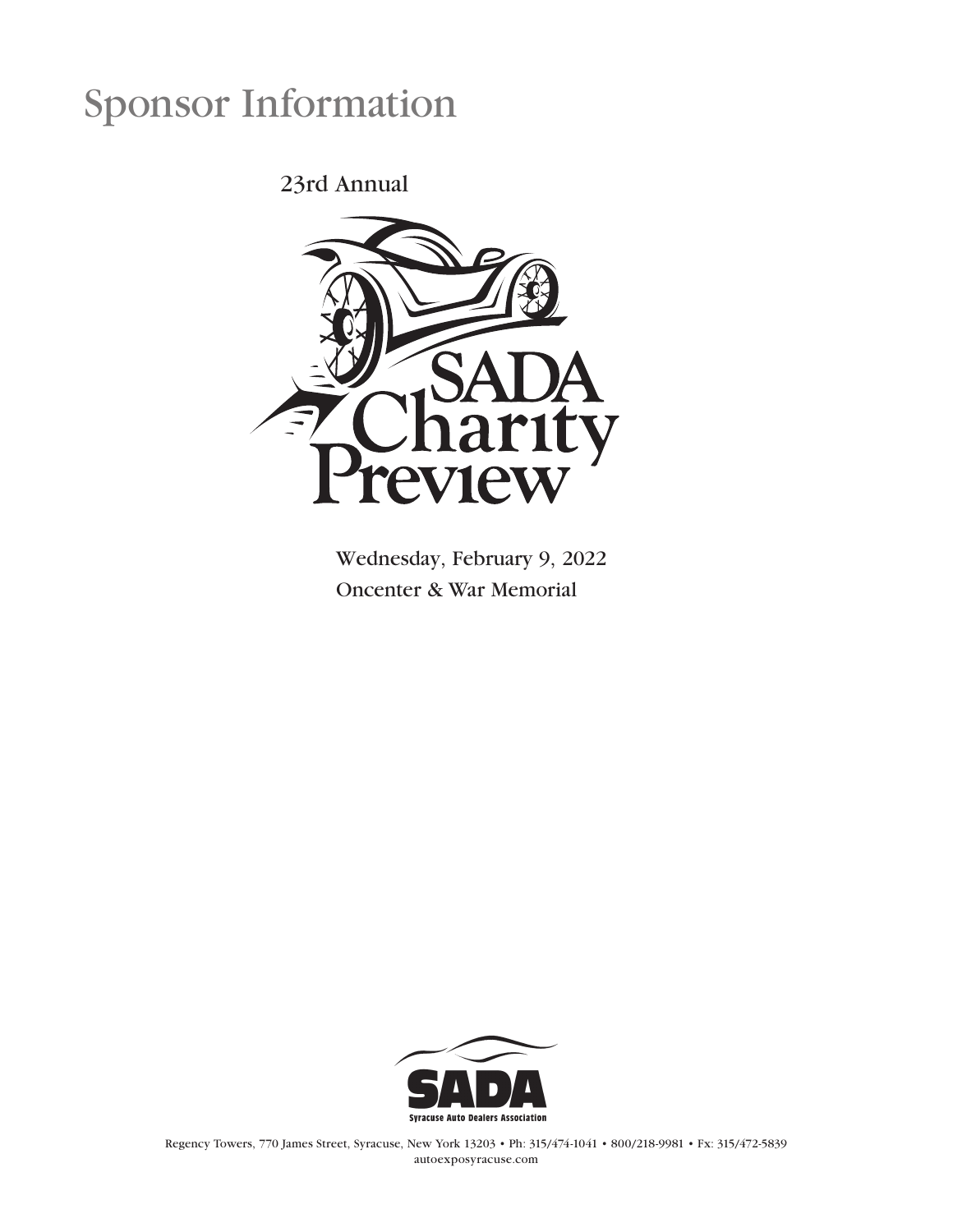## Event Background

In the summer of 1998 auto dealer Roger Burdick approached the board of directors of the Syracuse Auto Dealers Association with a proposal to stage a black tie fund raising preview party on the night preceding the opening of the Association's annual auto show.

Based on a similar event at the Detroit Auto Show, Burdick hoped the Syracuse community would embrace this unique fund raising opportunity. What has evolved from that time until today has become one of Central New York's most successful fund raising events for charity.

Guests are treated to a private preview of the annual auto show to the accompaniment of three different musical groups, outstanding food, and the newest and most exciting cars and trucks.

A special Charity Preview committee of area auto dealers was formed and tasked to identify appropriate charities who could benefit from the preview and to organize the evening's program. An emphasis was placed on selecting charities that served children and families. And that continues today. The six original charities have now grown to fourteen charities.

Thanks to the major underwriters, the goal of the committee is to raise enough underwriting to cover the costs of the event. Since its inception each of the charities has received 100% of the money raised through ticket sales; gold, silver, and bronze corporate sponsorships; and individual donations.

## *Founders Society – Our Major Underwriters (2020)*

advance media New York Chevrolet Dealers of CNY KAR Global Nissan North America Spectrum Reach Syracuse Automobile Dealers Association Syracuse Area Toyota Dealers The Greater Syracuse Area Honda Dealers **TradeRev** 

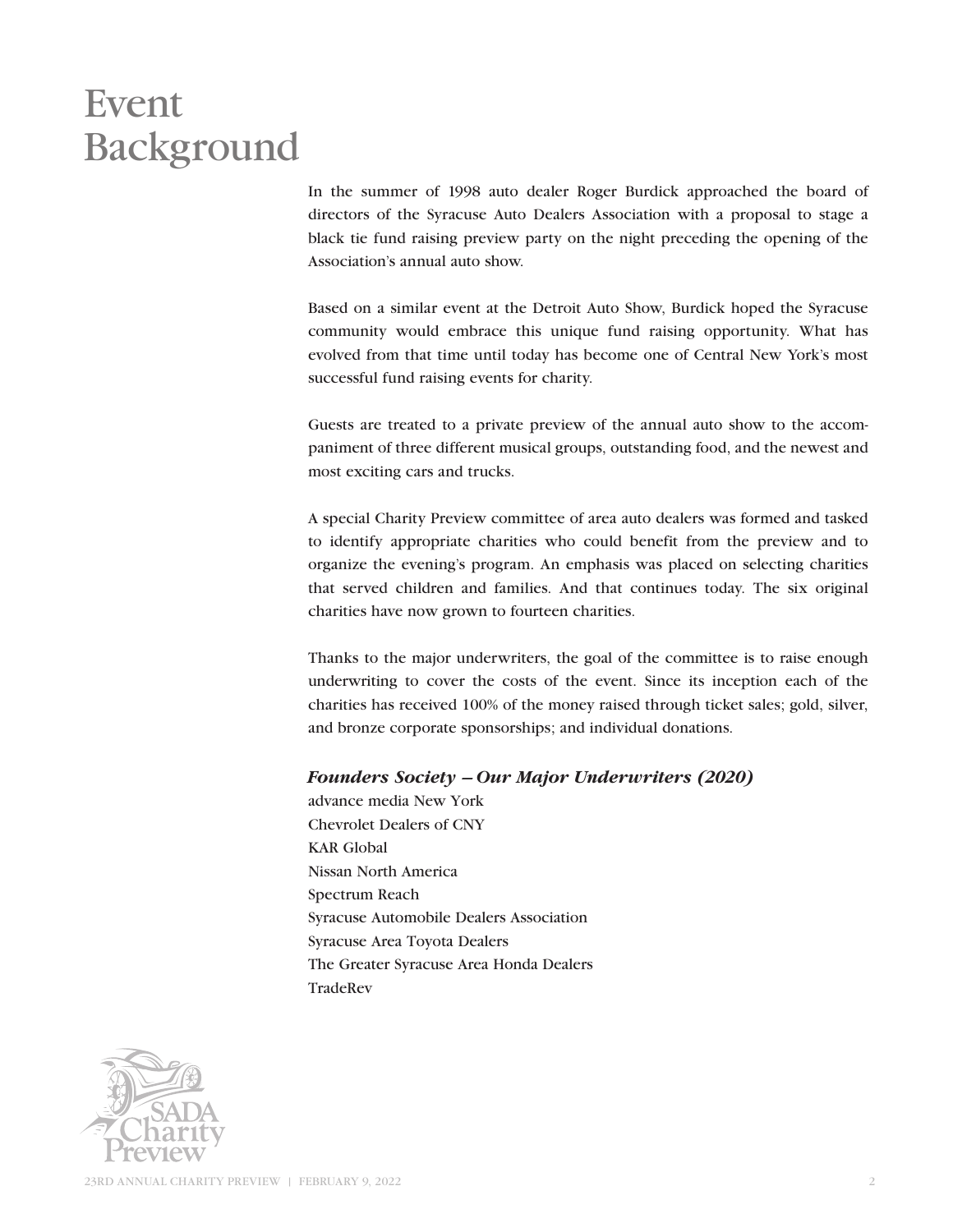## Benefits for Major Underwriters

## **Founders Society (\$10,000)**

- Recognition in all newspaper advertising in Advance Media New York/ Syracuse.com
- Recognition in all web site advertising on Syracuse.com and autoexposyracuse.com
- Recognition in all printed materials promoting the Charity Preview
- Recognition in all television promotional spots aired on Spectrum Reach
- Recognition in the Charity Preview program book
- Speaking part in presentation video
- Continuous video recognition aired on the night of the Charity Preview
- Name printed on over 14,000 invitations
- Tickets to the Charity Preview (12 tickets)
- Recognition in special section of Advance Media New York/Syracuse.com on opening day of all underwriters and sponsors

## **Franklin Circle (\$5,000)**

- Recognition in all newspaper advertising in Advance Media New York/ Syracuse.com
- Recognition in all web site advertising on Syracuse.com and autoexposyracuse.com
- Recognition in all printed materials promoting the Charity Preview
- Recognition in the Charity Preview program book
- Continuous video recognition aired on the night of the Charity Preview
- Tickets to the Charity Preview (6 tickets)
- Recognition in special section of Advance Media New York/Syracuse.com on opening day of all underwriters and sponsors

## **Friends of SADA (\$2,000 – \$3,500)**

- Recognition in the Charity Preview program book
- Continuous video recognition aired on the night of the Charity Preview
- Tickets to the Charity Preview (2 tickets)
- Recognition in special section of Advance Media New York/Syracuse.com on opening day of all underwriters and sponsors

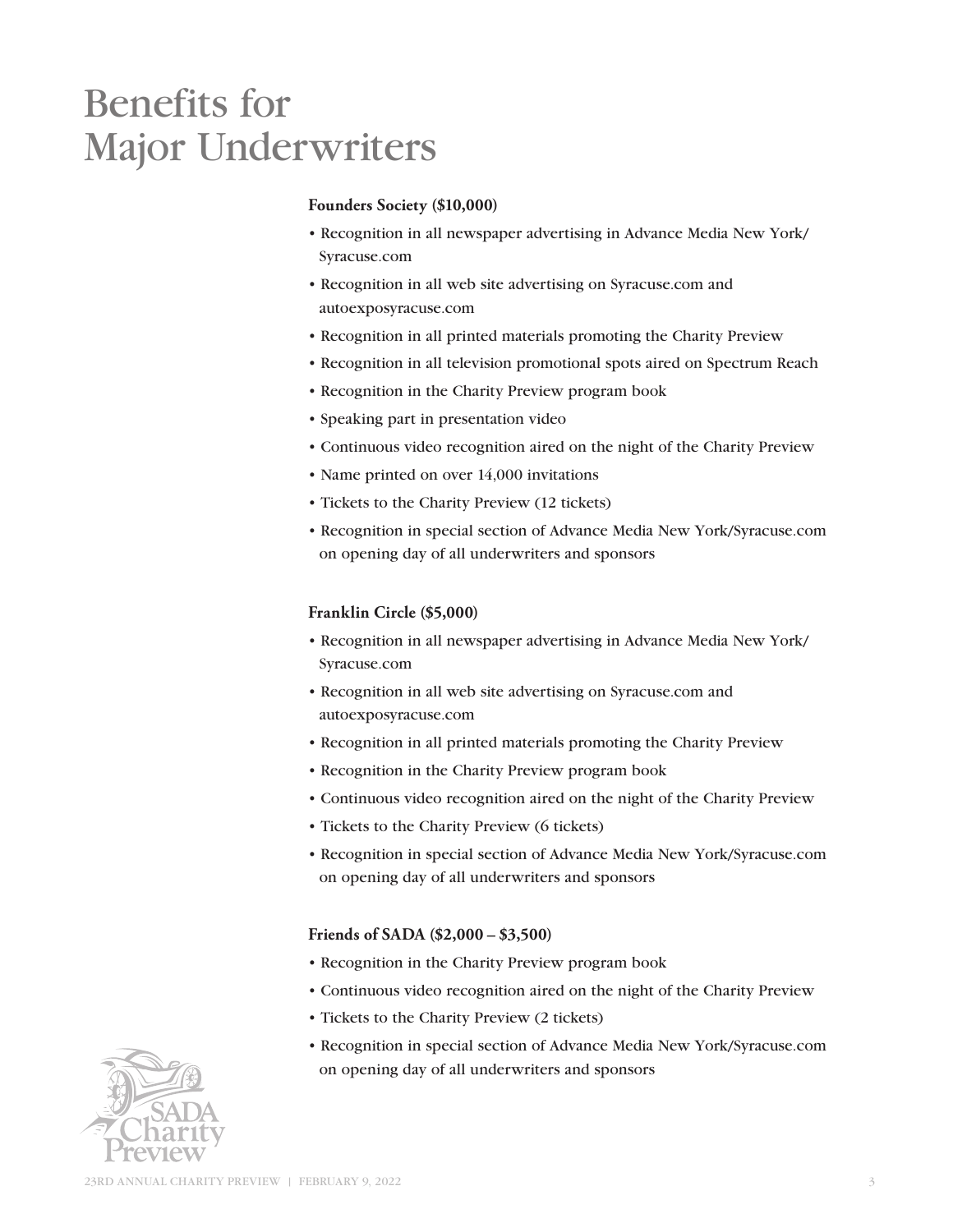# Participating Charities

## **AccessCNY**

(315) 455-7591, accesscny.org

AccessCNY creates a community where everyone belongs Project Adapt, the agency's free lending library of adaptive toys and medical equipment helps people with disabilities live more independently in their homes. Berkana House is an innovative crisis respite program that helps adults in need of mental health or substance abuse support to begin their recovery in a calm, peaceful, and supportive environment. And CASA ensures abused and neglected children always have someone on their side. At AccessCNY we help everyone who calls Central New York home live their best life.

### **Crouse Health Foundation**

736 Irving Avenue, Syracuse, New York 13210, (315) 470-7702 crouse.org/foundation

Crouse Health Foundation supports Crouse Health in providing the best in patient care and promoting community health for our Central New York community. Foundation donations support the purchase of state-of-the-art equipment, fund vital programs and services, and provide education initiatives including Pomeroy College of Nursing scholarships.

## **David's Refuge, Inc.**

8195 Cazenovia Road, Manlius, New York 13104, (315) 682-4204

David's Refuge provides respite, resources and support to parents and guardians of children with special needs or life threatening medical conditions where they will be refreshed, restored and renewed in their role as caregivers. This year we will serve 350 couples/singles at 24 different bed & breakfast locations. We are proud to care for the caregiver!

## **Food Bank of Central New York**

7066 Interstate Island Road, Syracuse, New York 13209, (315) 437-1899 foodbankcny.org

Food Bank of Central New York has been feeding the hungry since 1985 as the primary food supplier to more than 400 partner agencies. Food pantries, soup kitchens and other community programs receive nutritious food for distribution to hungry children, families and seniors. The Food Bank distributed more than 22 million pounds of food last fiscal year in our eleven-county service area of Cayuga, Chenango, Cortland, Herkimer, Jefferson, Lewis, Madison, Oneida, Onondaga, Oswego and St. Lawrence.

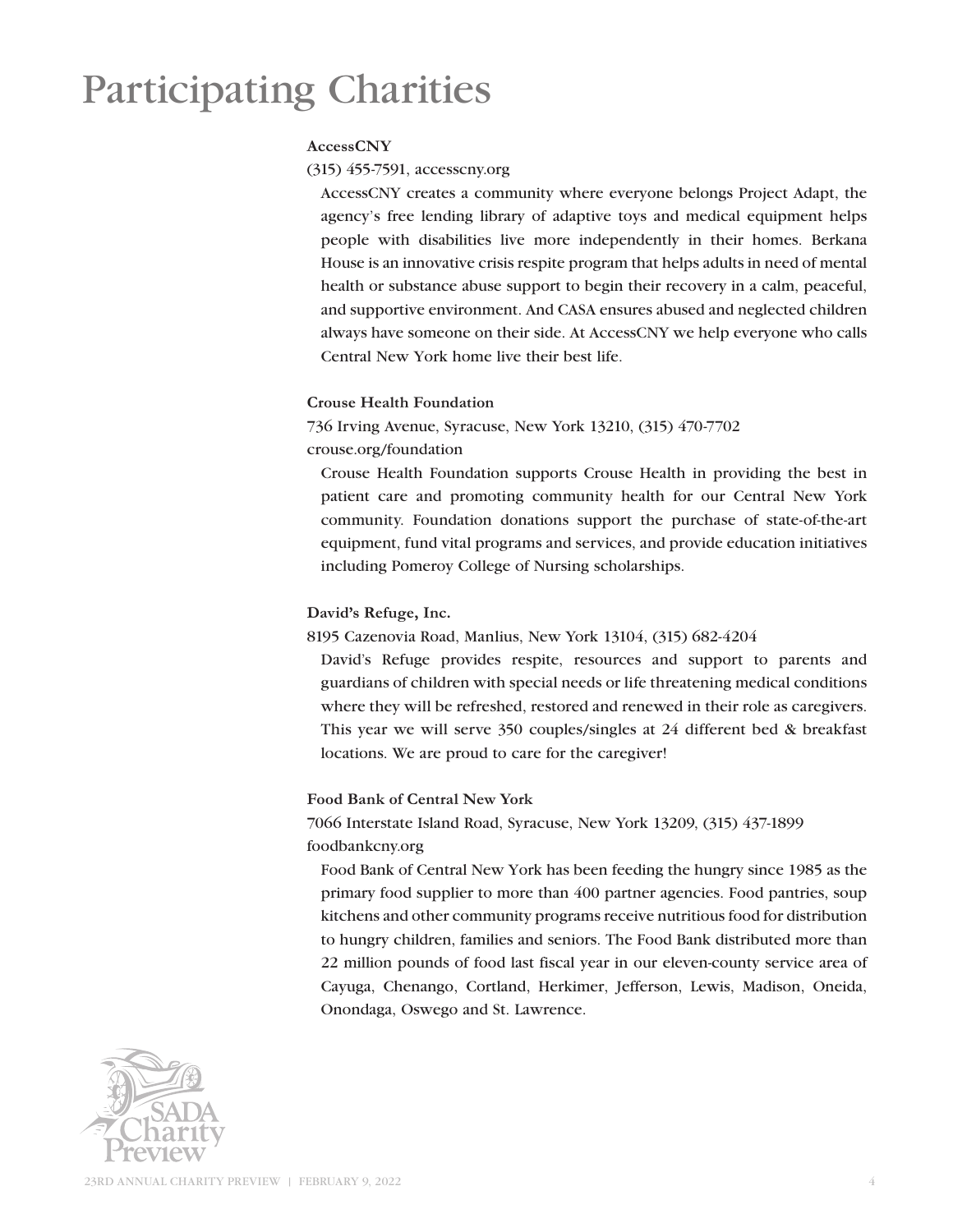**Hospice of Central New York and Hospice of the Finger Lakes** 990 Seventh North Street, Liverpool, New York 13088, (315) 634-1100 and 1130 Corporate Drive, Auburn, New York 13021, (315) 255-2733

Hospice of Central New York and Hospice of the Finger Lakes provides skilled, compassionate care to patients and their families coping with advanced illness and limited life expectancy. Hospice services are provided by a team of professionals including physicians, registered nurses, licensed practical nurses, social workers, volunteers and therapists all working together to support terminally ill patients and their loved ones. Each year we serve over 1,500 families in Cayuga, Onondaga, Madison and Oswego counties, offering dignity and hope at the end of life.

#### **Huntington Family Centers, Inc.**

#### 405 Gifford Street, Syracuse, New York 13204, (315) 476-3157

Huntington Family Centers, Inc., deeply rooted in the "settlement house" tradition, is dedicated to the dignity and self-worth of all individuals and committed to enhancing the lives of families and children for the future of our community. We accomplish this through diverse, year-round programming designed to strengthen individuals and families in a safe, caring environment. In 2020, approximately 8,766 families were provided services through the provision of community-based programs such as Emergency Food Pantry Service, Universal Pre-K, Youth and Teen After School Programs, Family Support Parenting Education, Supervised Parent Visitation and Senior Services.

#### **LAUNCH**

313 E. Willow Street, Suite 204, Syracuse, New York 13203, (315) 432-0665, launchcny.org

*Think it. Dream it. LAUNCH it!* LAUNCH is a non-profit organization that supports people of all abilities to gain greater independence through learning. The very definition of LAUNCH is what our organization is all about. LAUNCH is a verb meaning to get off to a good start, to send off or to make a start. LAUNCH's services and programs do just that! We work with each person to help them launch to a new level of independence. That independence could be in the classroom, workplace, home or in the community. LAUNCH supports families from our community through programs and services including employment, community habilitation, adult social recreation, ADHD, workplace training through our Career Solutions Academy, educational consulting for parents to help navigate the school system, and summer educational programs. Our staff are experts in supporting people with disabilities.

#### **Make-A-Wish® Central New York**

## 5005 Campuswood Drive, East Syracuse, New York 13057, (315) 475-9474 cny.wish.org

Make-A-Wish® Central New York is a nonprofit, tax-exempt organization dedicated to granting life-changing wishes for children with critical illnesses. Since inception in 1985, the organization has granted over 1,900 wishes to eligible children between the ages of  $2\frac{1}{2}$  and 18 years within its 15-county

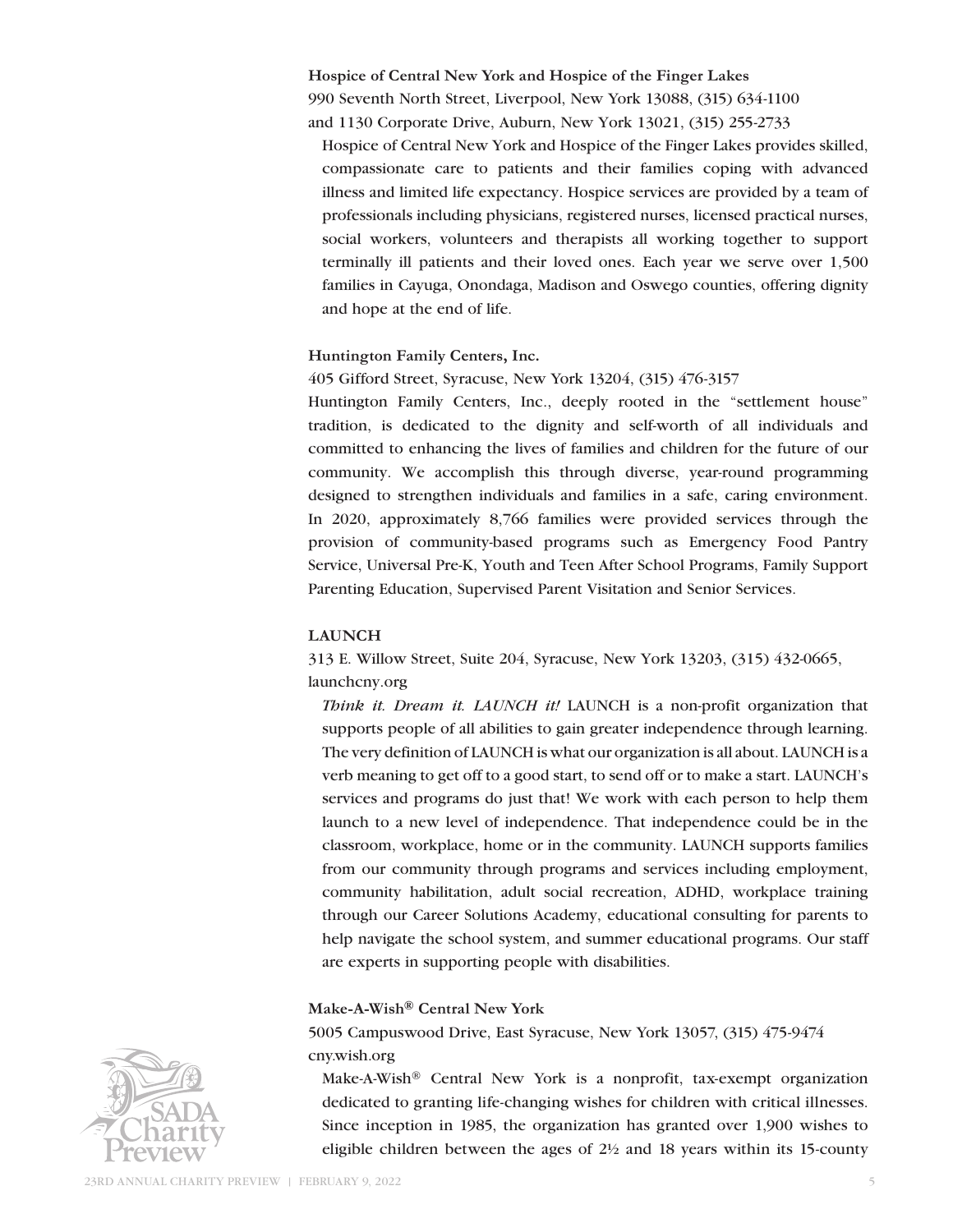footprint, which includes Broome, Cayuga, Chenango, Cortland, Herkimer, Jefferson, Lewis, Madison, Oneida, Onondaga, Oswego, Otsego, St. Lawrence, Tioga and Tompkins counties.

#### **Maureen's Hope Foundation, Inc.**

44 Oswego Street, Baldwinsville, New York 13027, (315) 243-6918

Maureen's Hope Foundation serves families in CNY facing the challenges of a cancer diagnosis or other life altering disease. We provide personalized comfort baskets to men, women and children; sponsor the Beads of Courage program at Upstate Golisano Children's Hospital for pediatric patients, as well as the Joslyn Diabetes Center and Crouse Hospital NICU patients; provide annual Spring baskets at Upstate Golisano Children's Hospital along with our You & Me Bears program; annual spa day for moms of cancer warriors; and a new program is our Family Day and dinner for pediatric hematology/oncology patients at a Syracuse Mets game. A common thread to all of our support programs is connection and we are making a difference TODAY!

#### **Meals on Wheels of Syracuse, NY, Inc.**

300 Burt Street, Syracuse, New York 13202, (315) 478-5948, Meals.org Since 1959, Meals on Wheels of Syracuse has provided nutritious meals and a daily visit to those living in our community who are homebound and might otherwise go hungry. We help seniors and adults with disabilities stay healthy and in their homes. Collaborating with health care providers to reduce costs and improve lives, we will serve over 200,000 nutritious meals this year. We need your help to meet the growing need. Together we can deliver.

**Silver Fox Senior Social Club (dba Silver Fox Adult Day Centers)**

22 E. Genesee Street, Baldwinsville and 2240 West Seneca Street,

Manlius, New York, SilverFoxSeniors.org

Silver Fox is a Social Adult Day Center that welcomes seniors who may otherwise be shut-in at home. Silver Fox provides services throughout the day that are intended to optimize the cognitive, physical and nutritional needs of seniors, helping them to remain in their homes, keeping families and communities together. Silver Fox is a not-for-profit enterprise that began in 2007 in Baldwinsville and recently moved its Fayetteville location to Manlius, quadrupling in size to accommodate the growing senior community.

## **The Centers at St. Camillus & affiliate Integrity Home Care Services**

813 Fay Road, Syracuse, New York 13219, (315) 488-2951, st-camillus.org

The Centers at St. Camillus and affiliate Integrity Home Care Services are not-for-profit organizations dedicated to caring for life through a broad range of health care services for adults. Established in 1969, we're one of Central

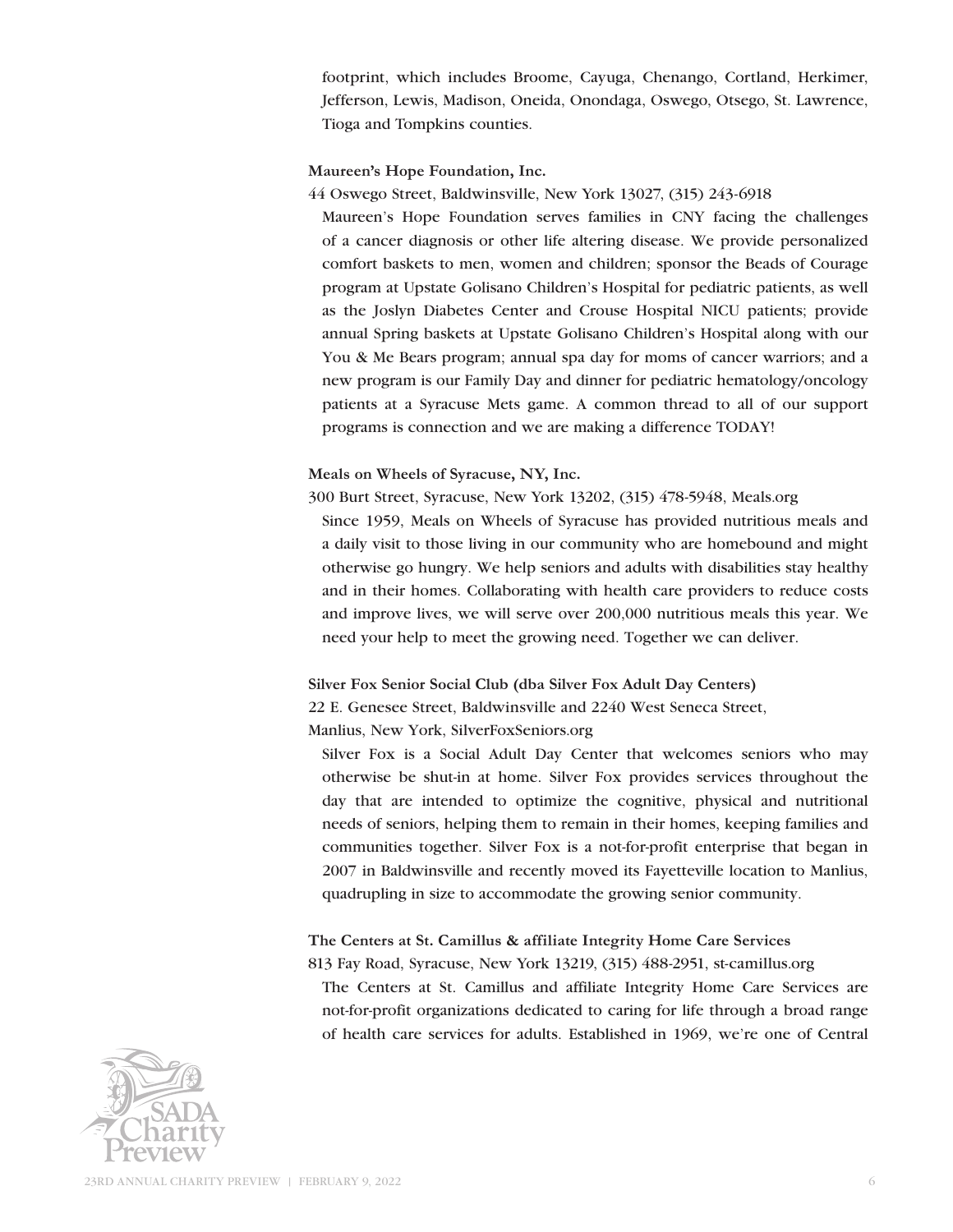New York's most respected skilled nursing facilities. Our compassionate, individualized care teams help residents and patients reach their maximum potential and highest level of independence. Primary services include longterm care, short-term rehabilitation, including the only state-certified brain injury rehab program in Central New York, two home care agencies and medical transportation.

## **The Learning Place** (formerly The Newland Center)

501 Park Street, Syracuse, New York 13203, (315) 471-1446

The mission of The Learning Place is to enable adults to acquire the listening, speaking, reading, writing, mathematics and technology skills they need to solve problems they encounter in daily life; to take advantage of opportunities in their environment; and to participate in the peaceful transformation of their society. Instruction is provided primarily by volunteers in a supportive neighborhood-based center. Instruction includes: Basic Literacy; TASC High School Equivalency (formerly GED); and English Language for speakers of other languages.

### **YMCA of Central New York**

340 Montgomery Street, Syracuse, New York 13202, (315) 474-6851, ymcacny.org

The YMCA of Central New York is a diverse organization of people joined by a shared commitment to strengthening the community by nurturing the potential of kids, promoting healthy living and fostering social responsibility for over 160 years. With branches and outreach sites throughout the region, the Y has the presence and partnerships to deliver lasting personal and social change.